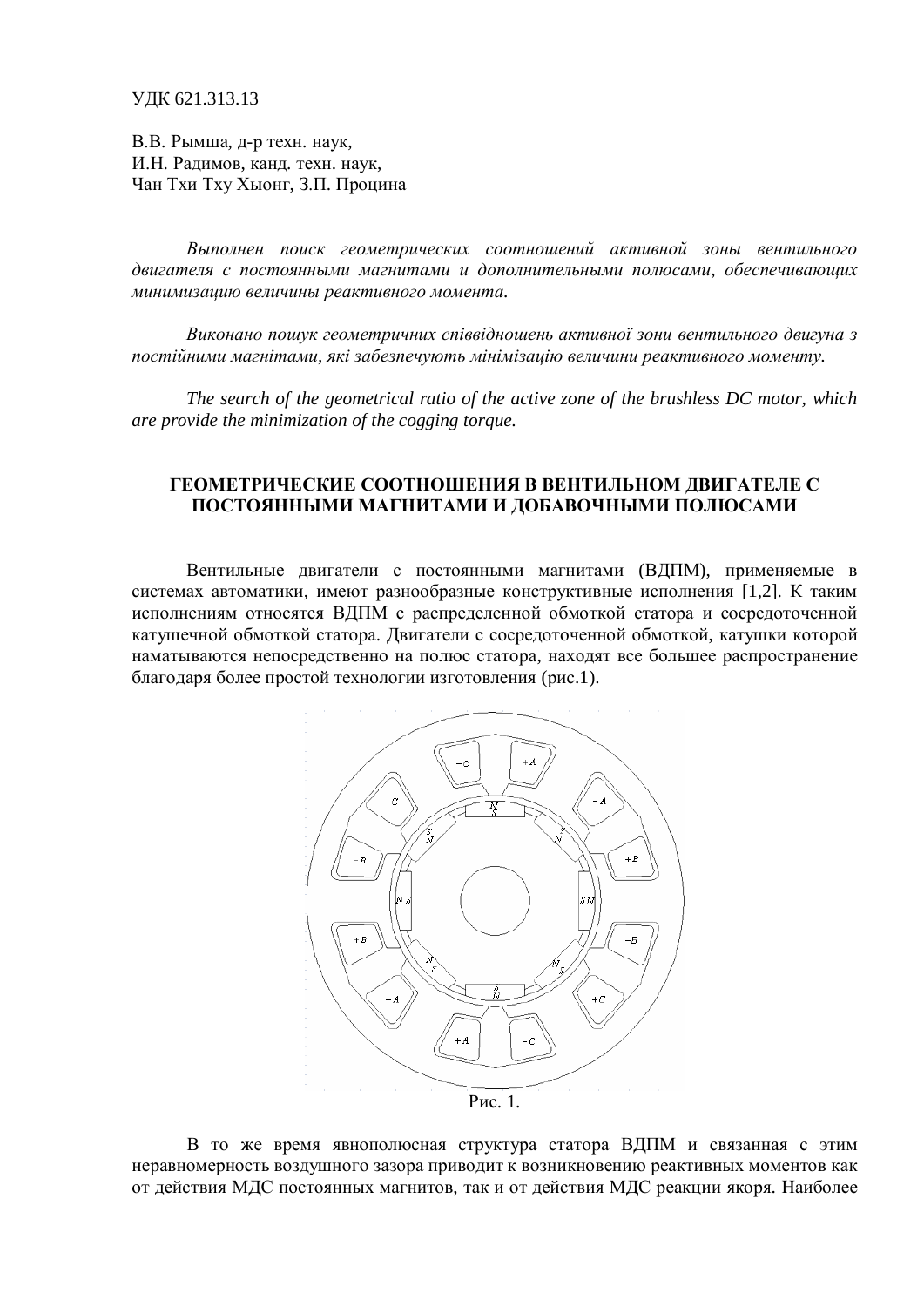существенное влияние на свойства и характеристики электроприводов с ВДПМ оказывает реактивный момент  $M$   $_{P}$  от действия МДС постоянных магнитов, уменьшению которого посвящены нижепривеленные исследования.

Существует ряд способов уменьшения отрицательного влияния этого реактивного момента, а именно: скос зубцов (пазов) статора, либо скос ПМ, находящихся на роторе; сдвиг ПМ в несколько ступеней [3,4]. Указанные способы являются эффективным инструментом в борьбе с реактивным моментом. Однако их применение ведет к усложнению технологии изготовления ВЛПМ.

Для уменьшения реактивного момента  $M$   $_p$  известны и более простые, с точки зрения технологии изготовления, способы [3]. К примеру, выполнение вырезов на полюсных наконечниках статора, имитирующих увеличение числа пазов (зубцов) статора.

Эффекта снижения реактивного момента можно также достичь путем установки между главными полюсами (ГП), на которых располагаются катушки обмотки, дополнительных полюсов (ДП) (рис. 2).



P<sub>ис. 2.</sub>

Известно применение ВЛПМ с лополнительными полюсами в микроэлектроприводах [5]. На сегодняшний день вентильные двигатели с дополнительными полюсами разработаны фирмой Lenze для электроприводов мощностью до 10 кВт [6].

По информации, представленной на Интернет-сайте фирмы, двигатели такой конструкции имеют следующие преимущества:

- малая величина реактивных моментов от МДС постоянных магнитов, что обеспечивает хорошие характеристики электропривода;

- катушки обмотки статора изолированы друг от друга, обмотка статора – компактна и виброустойчива.

Однако сама по себе установка ДП еще не гарантирует снижение величины реактивного момента. На момент  $M_{\,P} \,$  существенное влияние оказывает сочетание геометрических размеров активной зоны двигателя. Задача настоящего исследования состоит в подборе таких геометрических соотношений, которые обеспечивают минимально возможный реактивный момент при МДС статора  $F_{\scriptscriptstyle{S}}^{}$  =  $0$  .

Решение сформулированной задачи проведем для двигателя с наружным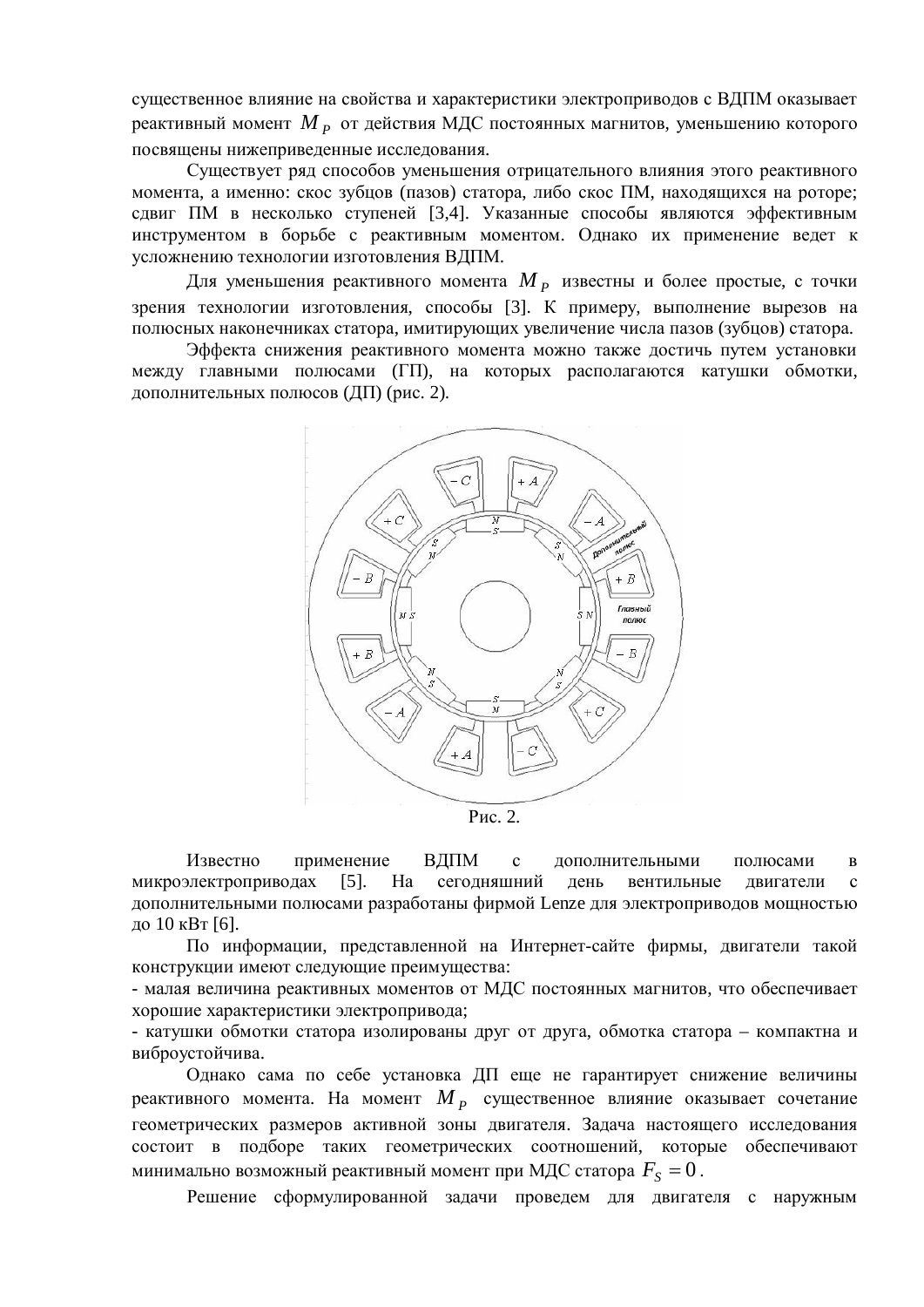диаметром статора 81 мм и длиной пакета 45 мм. Материал постоянных магнитов -NdFeB. Номинальный момент двигателя – 1,2 Нм.

В качестве исходных варьируемых геометрических размеров (переменных) примем  $(pnc. 3)$ :

- полюсную дугу магнита  $\alpha_{\text{max}}$ ;

- дугу главного полюса  $\alpha_{\tau\tau\tau}$ ;

- дугу дополнительного полюса  $\alpha_{\text{III}}$ ;

- длину воздушного зазора  $\delta$  .



Рис. 3.

В качестве технологического ограничения, обеспечивающего провеление проводника обмотки через шлиц, принята дуга шлица –  $\alpha_{uu} \geq 4.5$  градуса.

Целевой функцией служит минимальная величина амплитуды реактивного момента  $M_{P\max}$ , т.е.  $M_{P\max} \Rightarrow \min$ , определяемая по результатам расчета магнитного поля ВДПМ методом конечных элементов (рис. 4).



Рис. 4. Разбивка расчетной области на конечные элементы (а) и распределение магнитного поля для одного из расчетных вариантов (б)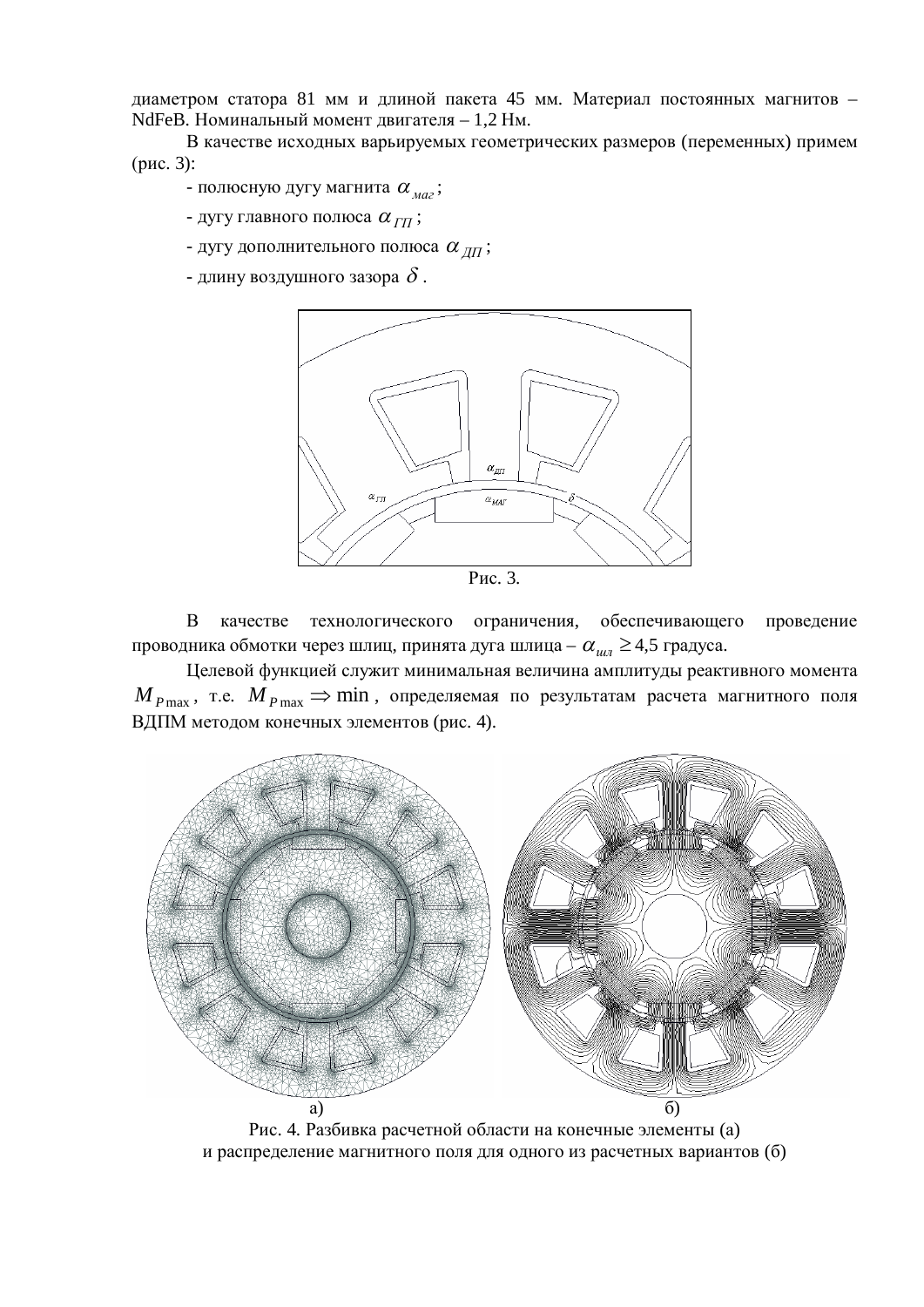Расчетные исследования были проведены при вариации указанных выше переменных на 5 уровнях (табл. 1).

|                                                  |             |                             |      |     |      | Таблица 1 |
|--------------------------------------------------|-------------|-----------------------------|------|-----|------|-----------|
| Переменная                                       | Размерность | Уровни изменения переменных |      |     |      |           |
|                                                  |             |                             |      |     |      |           |
| $\alpha$ <sub><i>Ma2</i></sub>                   | град.       | 26                          | 28,5 | 31  | 33,5 | 36        |
| $\alpha_{\varGamma\Pi}$                          | град.       | 30                          | 32   | 34  | 36   | 38        |
| $\alpha_{\varnothing\!\varnothing\!\varnothing}$ | град.       | 9                           | 10   | 11  | 12   | 13        |
|                                                  | <b>MM</b>   | 0,8                         | 0,9  | 1,0 | 1,1  |           |

Классическая схема полного исследования влияния четырех переменных, каждая из которых может принимать пять различных значений, требует расчета  $\,N_{\,BA P}^{}=\,5^4\!\!=\,625$ различных вариантов. На рис. 5 представлена графическая информация о результатах  $\dot{M}$ нолевых расчетов 625 вариантов, при которых определялась величина  $M$   $_{P\max}$ .



График на рис. 5 имеет пять зон, в каждой из которых  $\alpha_{\text{max}}$  принимает фиксированные значения, а остальные геометрические размеры являются переменными.

Видно, что величина амплитуды реактивного момента существенно зависит от комбинации геометрических размеров активной зоны двигателя и изменяется в достаточно широких пределах: от 0,0063 Нм до 0,63 Нм, т.е в 100 раз. Область минимальных значений *M*  $_{P_{\text{max}}}$  принадлежит такой комбинации размеров, в которой  $\alpha_{\text{max}}$  = 33,5 градуса.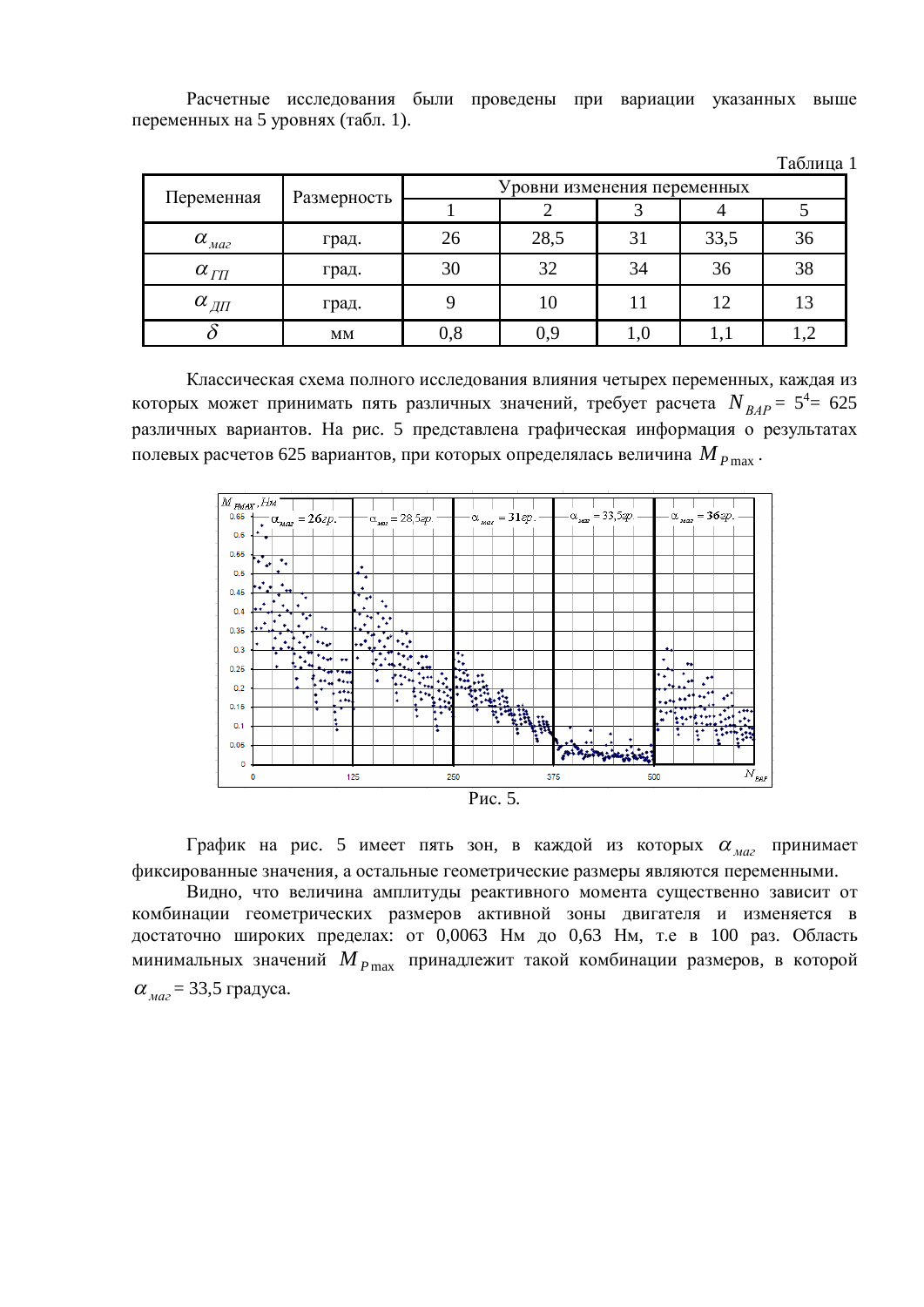

Фрагмент этой области отдельно показан на рис. 6, где выделена зона с моментами  $M_{P_{\text{max}}}$  ≤ 0,01 Нм. Вариантов, которые находятся в выделенной зоне, всего 4 (табл. 2).

|         |                 |                             |                                 |                                  | Таблица 2                  |
|---------|-----------------|-----------------------------|---------------------------------|----------------------------------|----------------------------|
| Вариант | Переменные      |                             |                                 |                                  |                            |
| $N_2$   | $\partial$ , MM | $\alpha_{\text{max}}$ , rp. | $\alpha_{\varGamma\Pi}^{},$ rp. | $\alpha_{\textit{\{III}}}$ , гр. | $\overline{M}_{P\max}$ ,Нм |
| 1 (463) |                 | 33,5                        | 34                              |                                  | 0,0087                     |
| 2(493)  |                 | 33,5                        | 36                              | 13                               | 0,0088                     |
| 3(494)  | 1,1             | 33,5                        | 36                              | 13                               | 0,0063                     |
| 4(495)  |                 | 33,5                        | 36                              | 13                               | 0,0096                     |

Из данных табл. 2 следует, что лучшим при принятом критерии является вариант № 3. Остальные выбранные варианты существенно не отличаются от него по величине *М P*<sub>max</sub> и, следовательно, все варианты геометрических соотношений, представленные в табл. 2, могут быть использованы при изготовлении ВДПМ.

На рис. 7 представлено семейство зависимостей электромагнитного момента  $M = f(\Theta)$  при различных значениях МДС статора  $\,F_{S}^{}$ , рассчитанных для сочетания геометрических размеров, соответствующих варианту № 3 (494) из табл. 2.



Рис. 7.